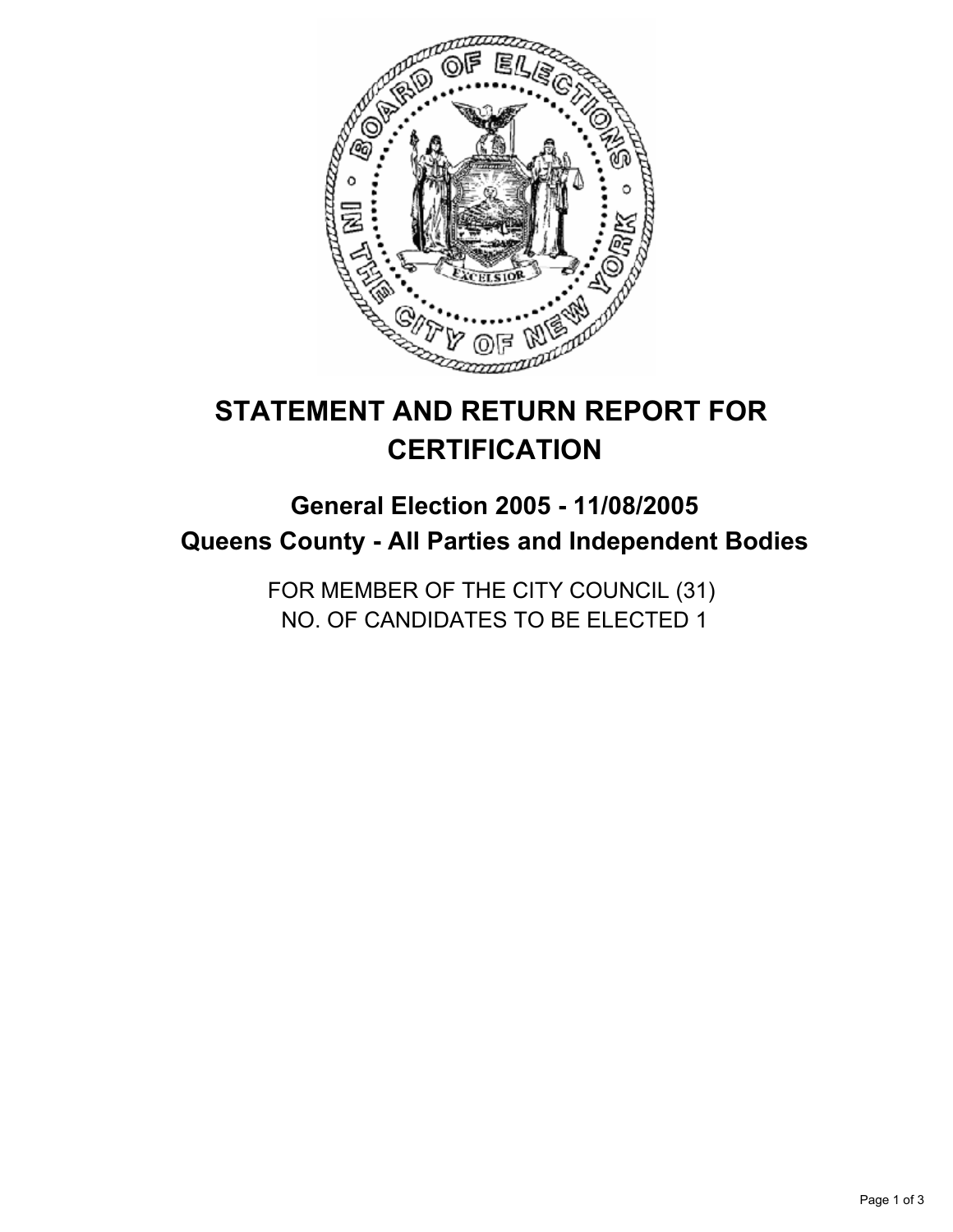

#### **ASSEMBLY DISTRICT 23**

| <b>PUBLIC COUNTER</b>                | 3,939 |
|--------------------------------------|-------|
| <b>EMERGENCY</b>                     | 22    |
| ABSENTEE/MILITARY                    | 211   |
| AFFIDAVIT                            | 73    |
| <b>TOTAL BALLOTS</b>                 | 4,245 |
| JAMES SANDERS JR. (DEMOCRATIC)       | 2,083 |
| JAMES SANDERS JR. (WORKING FAMILIES) | 97    |
| <b>TOTAL VOTES</b>                   | 2,180 |
| UNRECORDED                           | 2.065 |

#### **ASSEMBLY DISTRICT 29**

| PUBLIC COUNTER                       | 8,267 |
|--------------------------------------|-------|
| <b>EMERGENCY</b>                     | 0     |
| ABSENTEE/MILITARY                    | 71    |
| AFFIDAVIT                            | 95    |
| <b>TOTAL BALLOTS</b>                 | 8,433 |
| JAMES SANDERS JR. (DEMOCRATIC)       | 5,640 |
| JAMES SANDERS JR. (WORKING FAMILIES) | 171   |
| <b>TOTAL VOTES</b>                   | 5,811 |
| <b>UNRECORDED</b>                    | 2.622 |

#### **ASSEMBLY DISTRICT 31**

| <b>PUBLIC COUNTER</b>                | 9,338 |
|--------------------------------------|-------|
| <b>EMERGENCY</b>                     | 102   |
| ABSENTEE/MILITARY                    | 327   |
| AFFIDAVIT                            | 178   |
| <b>TOTAL BALLOTS</b>                 | 9,945 |
| JAMES SANDERS JR. (DEMOCRATIC)       | 6,477 |
| JAMES SANDERS JR. (WORKING FAMILIES) | 268   |
| <b>TOTAL VOTES</b>                   | 6,745 |
| <b>UNRECORDED</b>                    | 3.200 |

#### **ASSEMBLY DISTRICT 32**

| PUBLIC COUNTER                       | 240 |
|--------------------------------------|-----|
| <b>EMERGENCY</b>                     |     |
| ABSENTEE/MILITARY                    |     |
| AFFIDAVIT                            |     |
| <b>TOTAL BALLOTS</b>                 | 245 |
| JAMES SANDERS JR. (DEMOCRATIC)       | 170 |
| JAMES SANDERS JR. (WORKING FAMILIES) | 5   |
| <b>TOTAL VOTES</b>                   | 175 |
| <b>UNRECORDED</b>                    | 70  |